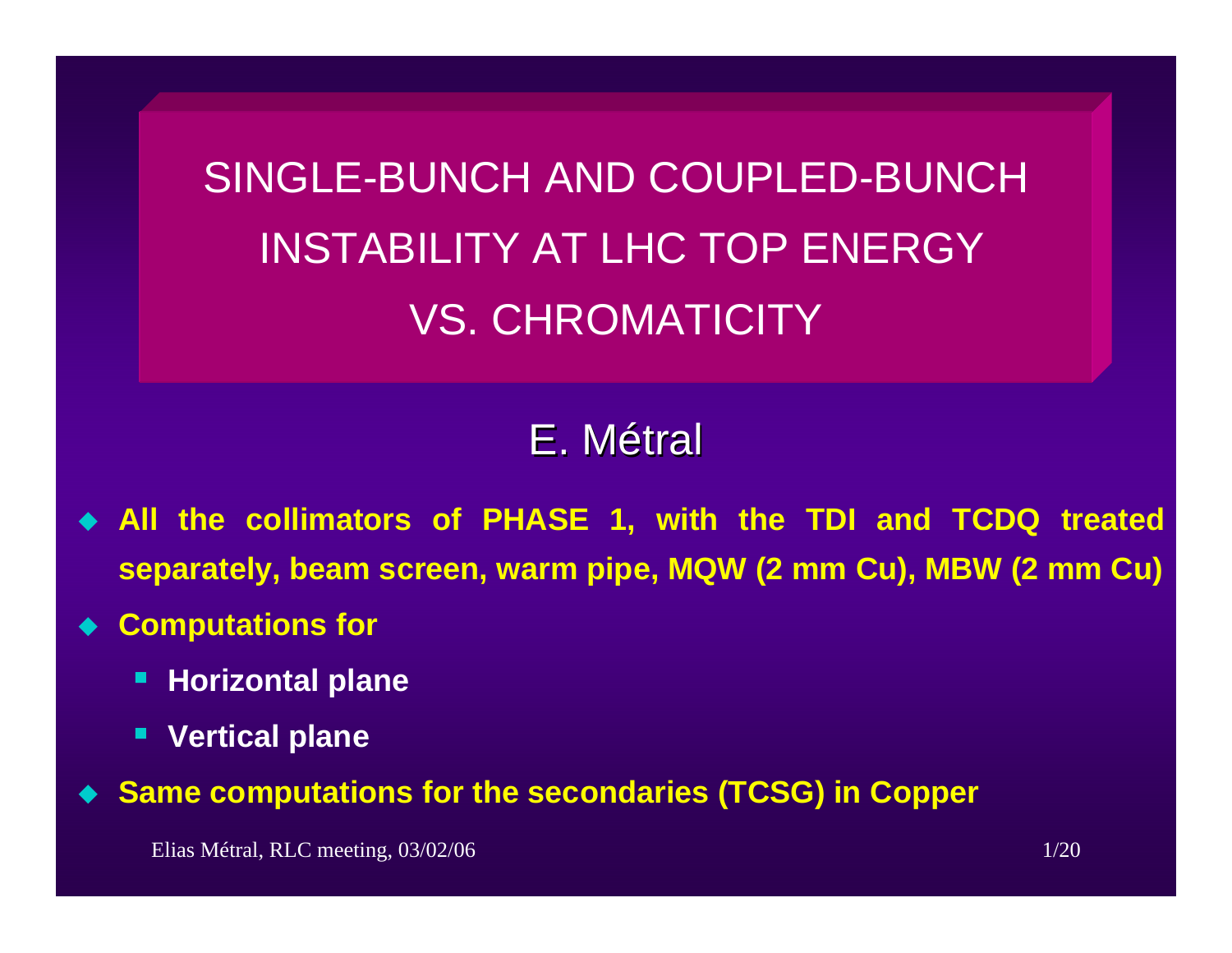|                              | #name              | angle[rad]     | betax[m]   | betay[m]   | halfgap[m]  | <b>Resistivity [Ohm m]</b> | Length[m]    |
|------------------------------|--------------------|----------------|------------|------------|-------------|----------------------------|--------------|
|                              | <b>TCL.5R1.B1</b>  | 0              | 131.930046 | 925.939244 | 0.002575162 | 0.000000017                |              |
| <b>Latest</b>                | TCTH.L2.B1         | $\mathbf{0}$   | 50.8905324 | 49.7634705 | 0.001327484 | 0.00000005                 | 1            |
|                              | TCTV.4L2.B1        | 1.571          | 132.878596 | 57.7485257 | 0.001414104 | 0.00000005                 | 1            |
| collimator<br>list           | TCLIA.4R2.B1       | 1.571          | 54.9399025 | 126.695909 | 0.227120612 | 0.00001                    | $\mathbf{1}$ |
|                              | TCLIB.6R2          | 1.571          | 271.5918   | 30.8891662 | 0.112144615 | 0.00001                    | $\mathbf{1}$ |
| <b>TDI</b><br><i>(except</i> | <b>TCP.6L3.B1</b>  | $\mathbf 0$    | 133.173819 | 142.421503 | 0.003880909 | 0.00001                    | 0.6          |
|                              | <b>TCSG.5L3.B1</b> | $\Omega$       | 55.2316125 | 295.084643 | 0.002999156 | 0.00001                    | $\mathbf{1}$ |
|                              | <b>TCSG.4R3.B1</b> | $\mathbf 0$    | 26.2566047 | 402.556797 | 0.002067876 | 0.00001                    | 1            |
| TCDQ<br>and                  | TCSG.A5R3.B1       | 2.981          | 36.2555658 | 350.426671 | 0.002685595 | 0.00001                    | 1            |
|                              | TCSG.B5R3.B1       | 0.1885         | 46.1122737 | 318.428996 | 0.003011138 | 0.00001                    | 1            |
| treated                      | TCLA.A5R3.B1       | 1.571          | 144.265025 | 179.180893 | 0.006002174 | 0.00000005                 | 1            |
|                              | TCLA.B5R3.B1       | 0              | 153.437469 | 171.707025 | 0.005554289 | 0.00000005                 | 1            |
| separately)                  | TCLA.6R3.B1        | $\mathbf 0$    | 130.137774 | 167.358555 | 0.005115221 | 0.00000005                 | 1            |
|                              | TCLA.7R3.B1        | $\overline{0}$ | 66.0337326 | 93.1616861 | 0.003643726 | 0.00000005                 | $\mathbf{1}$ |
|                              | TCTH.L5.B1         | 0              | 1646.47497 | 623.773574 | 0.007550721 | 0.00000005                 | 1            |
| G.<br>by<br>sent             | TCTV.L5.B1         | 1.571          | 1651.5656  | 657.575043 | 0.004771814 | 0.00000005                 | $\mathbf{1}$ |
|                              | <b>TCL.5R5.B1</b>  | 0              | 128.604788 | 907.761503 | 0.002542502 | 0.000000017                | 1            |
| <b>Robert-</b>               | TCS.TCDQ.B1        | $\mathbf 0$    | 501.167596 | 165.505192 | 0.003764311 | 0.00001                    | $\mathbf{1}$ |
|                              | TCP.D6L7.B1        | 1.571          | 168.879644 | 73.4174845 | 0.001152614 | 0.00001                    | 0.6          |
| <b>Demolaize</b><br>on       | <b>TCP.C6L7.B1</b> | 0              | 160.233365 | 77.6735947 | 0.001702788 | 0.00001                    | 0.6          |
|                              | <b>TCP.B6L7.B1</b> | 2.215          | 151.86291  | 82.1555769 | 0.001393408 | 0.00001                    | 0.6          |
|                              | TCSG.A6L7.B1       | 2.463          | 43.0720503 | 216.932384 | 0.001657723 | 0.00001                    | 1            |
| 11/10/05                     | TCSG.B5L7.B1       | 2.504          | 147.345413 | 163.177444 | 0.001940944 | 0.00001                    | $\mathbf{1}$ |
|                              | TCSG.A5L7.B1       | 0.71           | 171.206577 | 143.46244  | 0.001981527 | 0.00001                    | 1            |
|                              | TCSG.D4L7.B1       | 1.571          | 306.612559 | 69.6322005 | 0.001309592 | 0.00001                    |              |
|                              | TCSG.B4L7.B1       | $\Omega$       | 131.22721  | 138.531839 | 0.001797806 | 0.00001                    | $\mathbf{1}$ |
|                              | TCSG.A4L7.B1       | 2.349          | 121.231917 | 149.143312 | 0.001826087 | 0.00001                    | $\mathbf{1}$ |
|                              | TCSG.A4R7.B1       | 0.808          | 111.88628  | 160.369012 | 0.001838418 | 0.00001                    | 1            |
|                              | TCSG.B5R7.B1       | 2.47           | 131.104839 | 272.505246 | 0.002139507 | 0.00001                    | 1            |
|                              | TCSG.D5R7.B1       | 0.897          | 228.139661 | 159.916518 | 0.002143107 | 0.00001                    | 1            |
|                              | TCSG.E5R7.B1       | 2.277          | 257.03478  | 136.813892 | 0.00214865  | 0.00001                    | 1            |
|                              | <b>TCSG.6R7.B1</b> | 0.009          | 353.17157  | 44.9237507 | 0.002949228 | 0.00001                    | 1            |
|                              | TCLA.A6R7.B1       | 1.571          | 311.567299 | 45.2928573 | 0.001508856 | 0.00000005                 | 1            |
|                              | TCLA.C6R7.B1       | 0              | 163.888957 | 73.0525544 | 0.00287017  | 0.00000005                 | 1            |
|                              | TCLA.E6R7.B1       | 1.571          | 66.3427234 | 151.468451 | 0.002759268 | 0.00000005                 | 1            |
|                              | TCLA.F6R7.B1       | 0              | 62.6000088 | 157.726835 | 0.001773862 | 0.00000005                 | 1            |
|                              | TCLA.A7R7.B1       | 0              | 59.8259125 | 148.758902 | 0.001734113 | 0.00000005                 | 1            |
|                              | TCTH.L8.B1         | $\mathbf 0$    | 47.1043837 | 47.8950155 | 0.001277149 | 0.00000005                 | $\mathbf{1}$ |
|                              | TCTV.4L8.B1        | 1.571          | 128.802029 | 52.8559028 | 0.001352875 | 0.00000005                 | $\mathbf{1}$ |
|                              | TCTH.L1.B1         | 0              | 1648.69683 | 624.83177  | 0.007555814 | 0.00000005                 | 1            |
|                              | TCTV.L1.B1         | 1.571          | 1653.81877 | 658.708163 | 0.004775924 | 0.00000005                 | $\mathbf{1}$ |

Elias Métral, RLC meeting, 03/02/06 2/20 2/20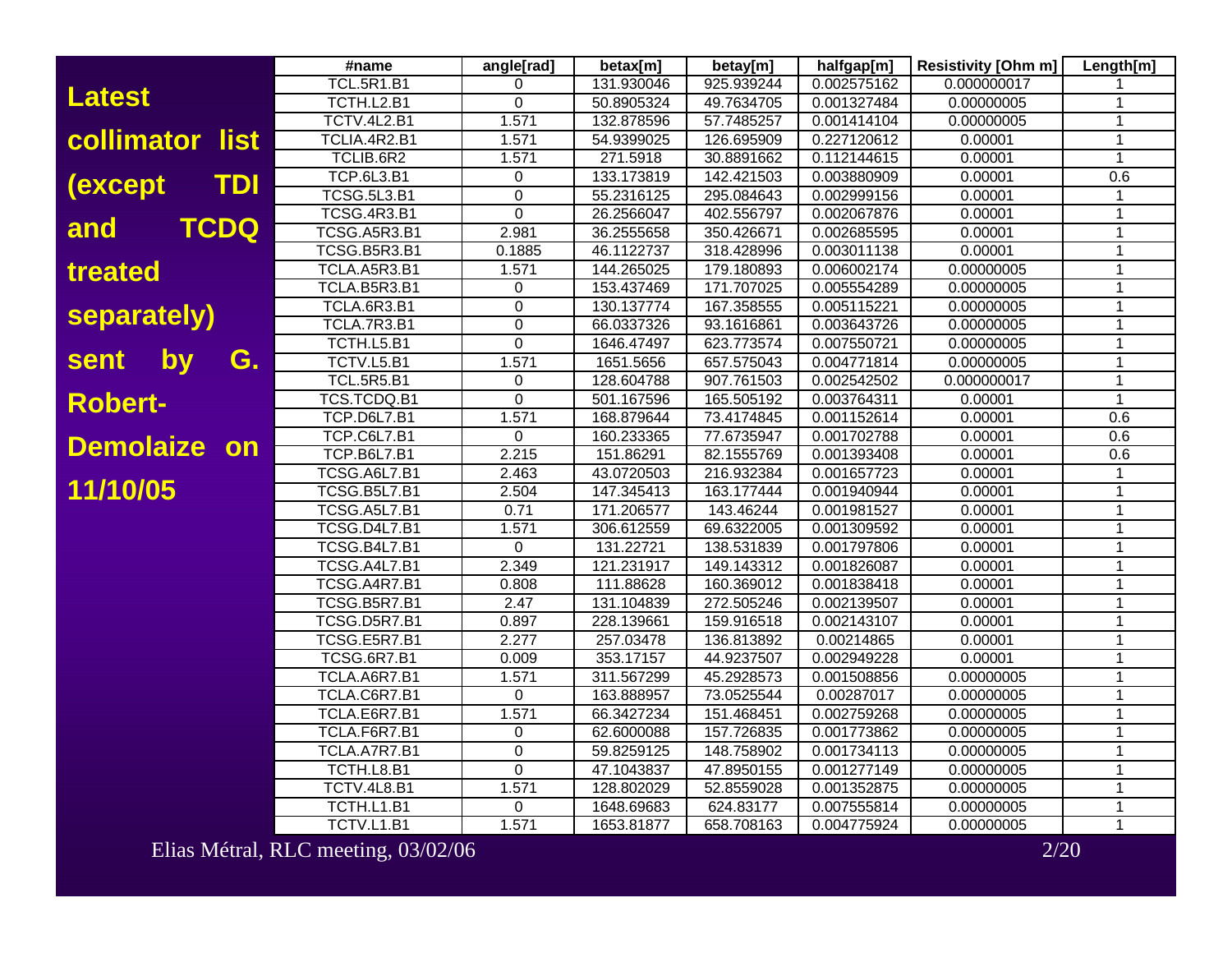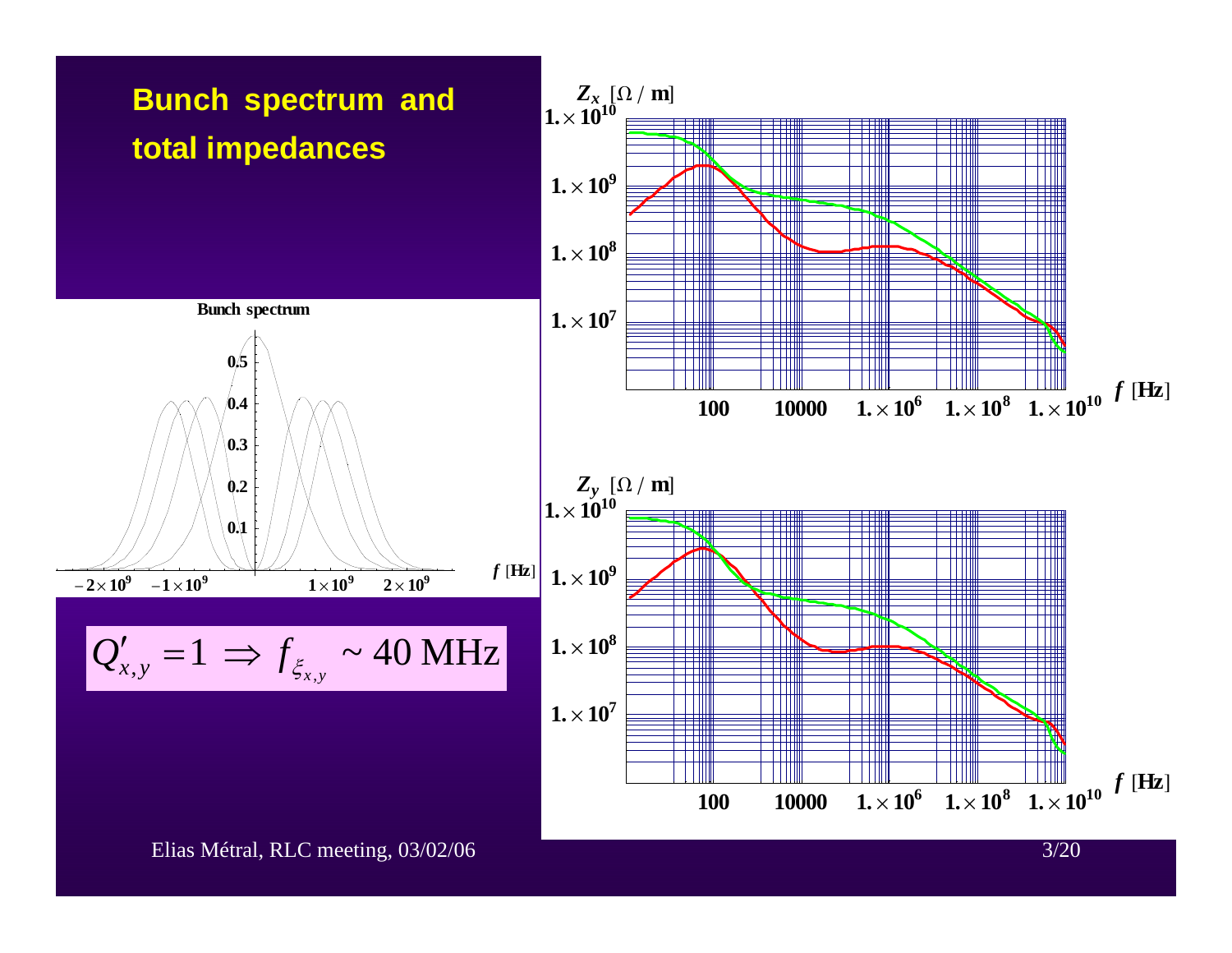### **Comparison between the two transverse impedances**

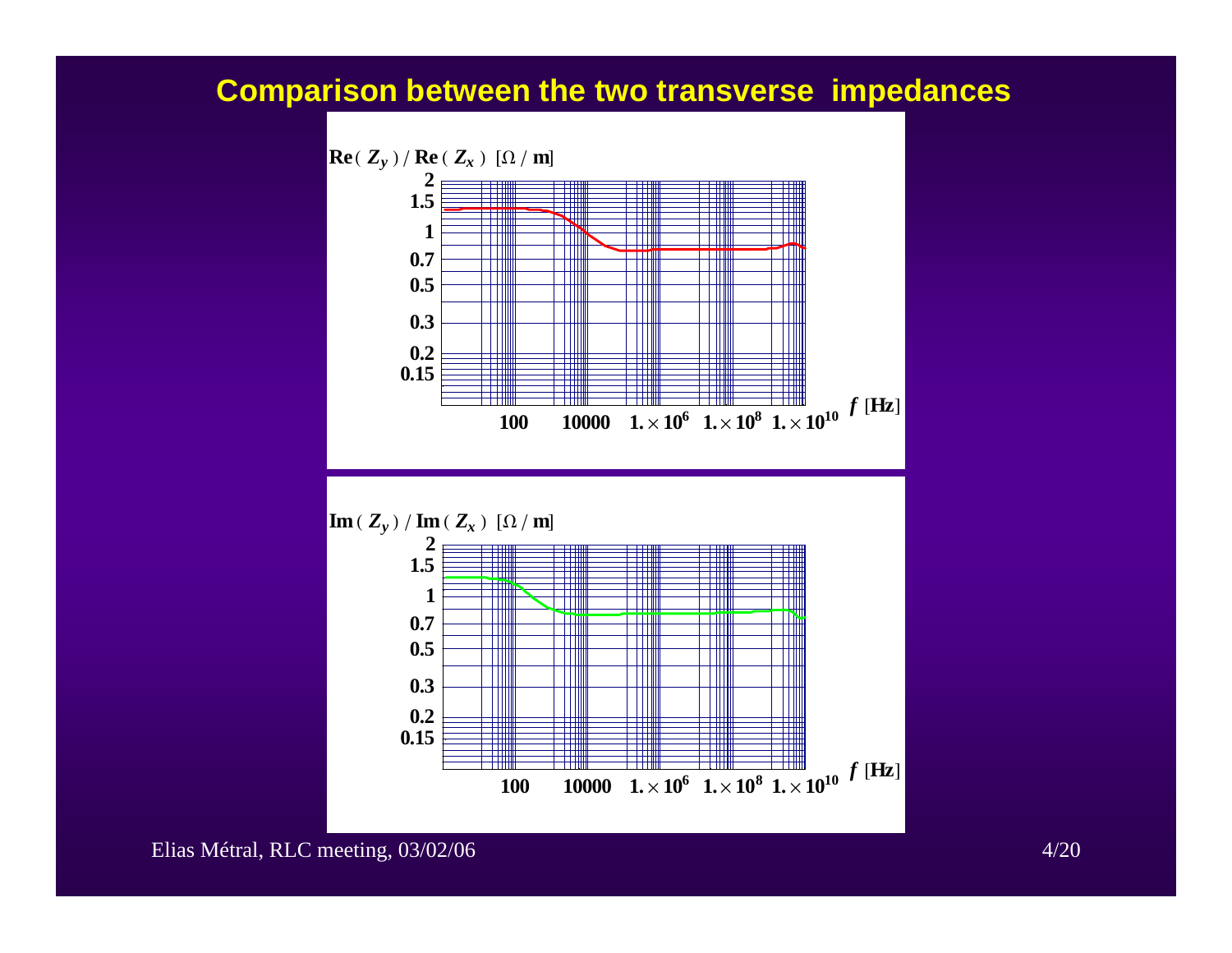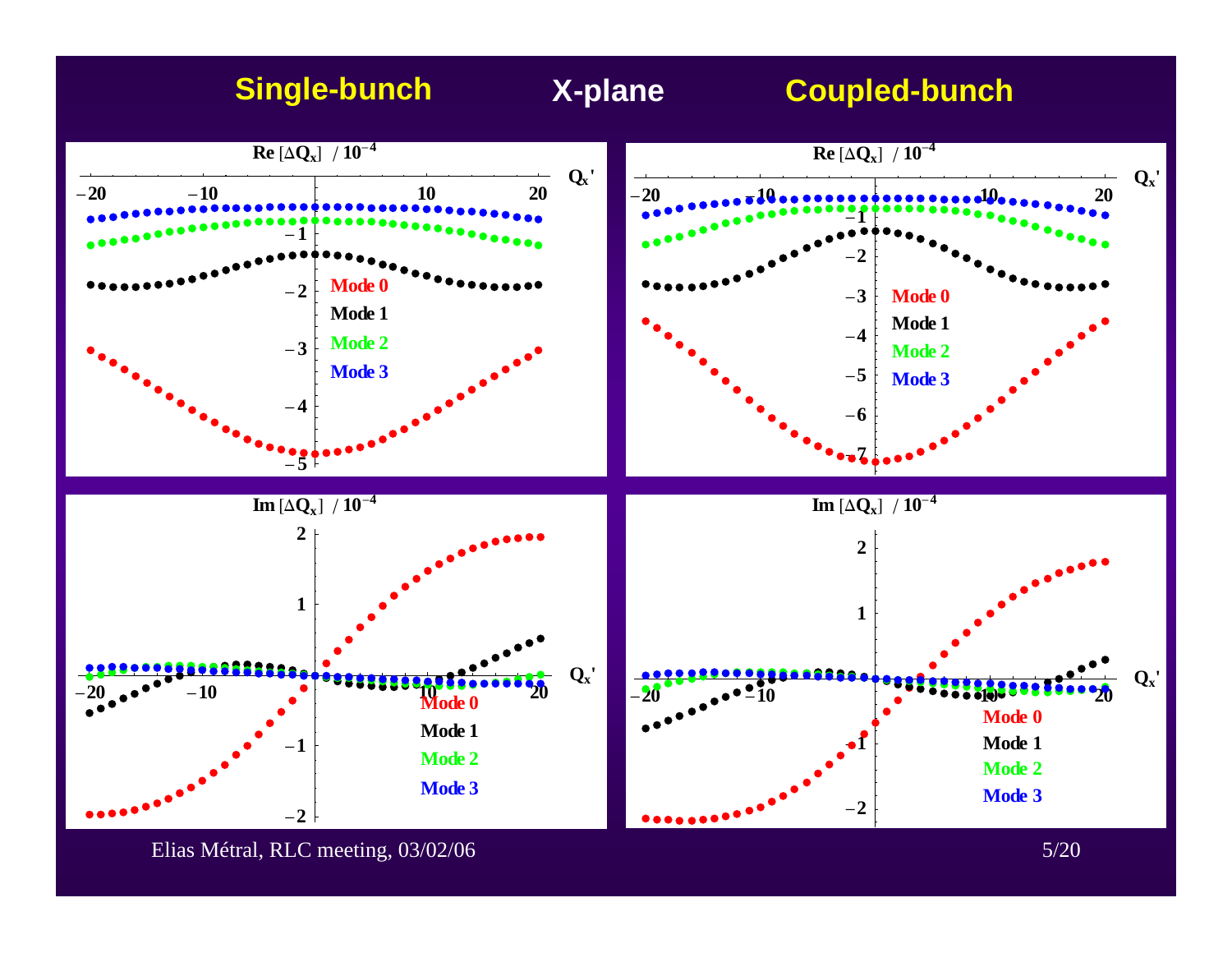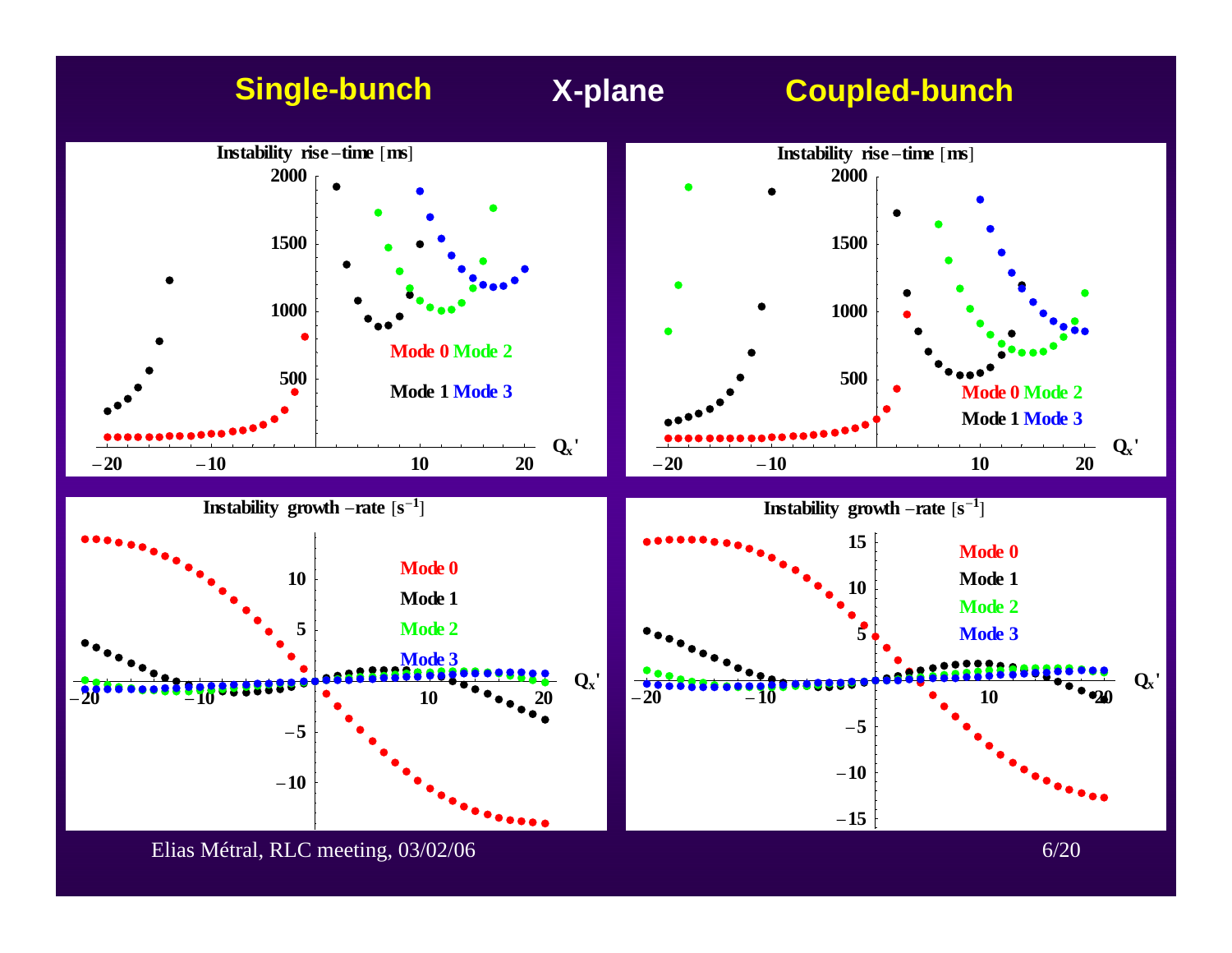

Elias Métral, RLC meeting, 03/02/06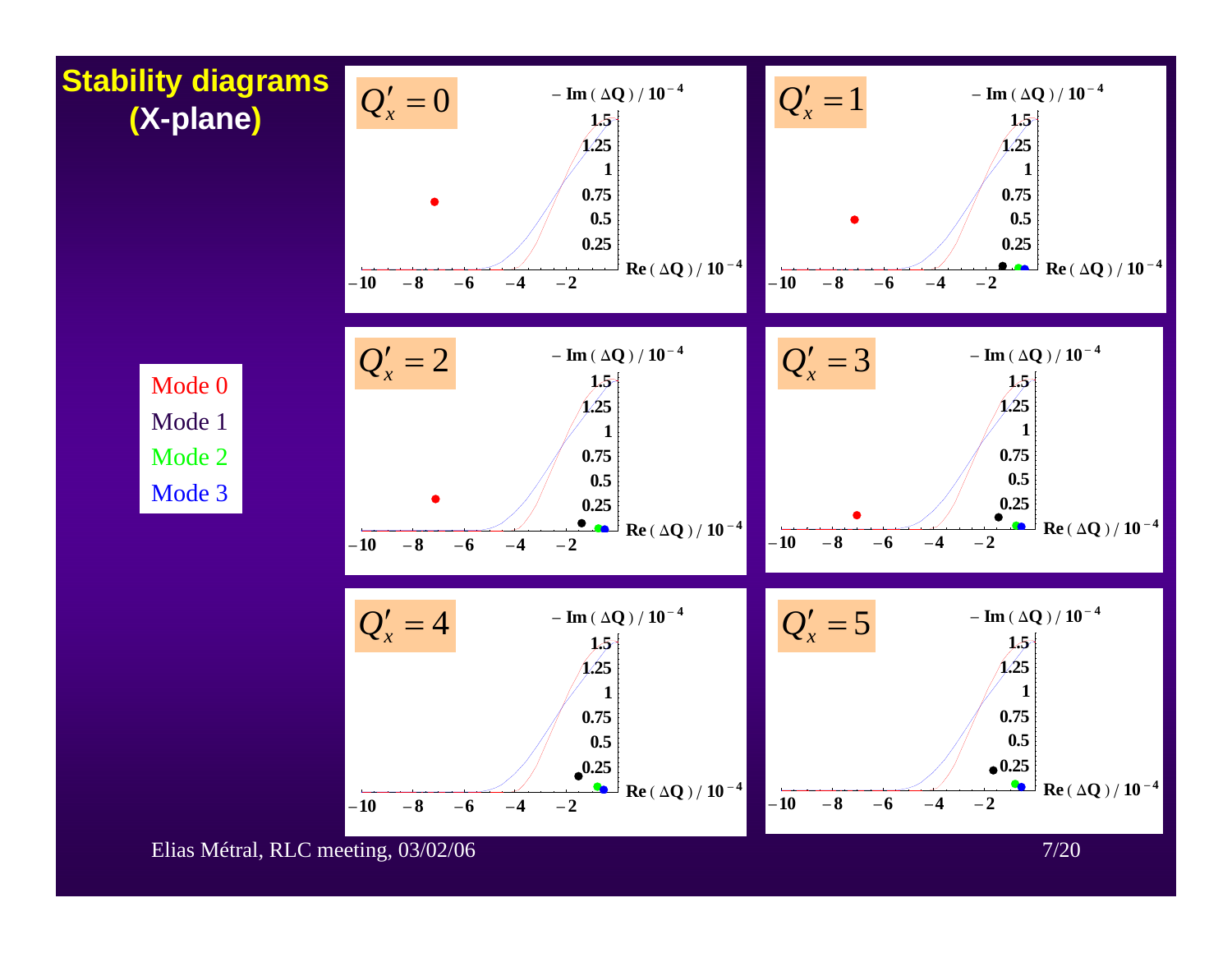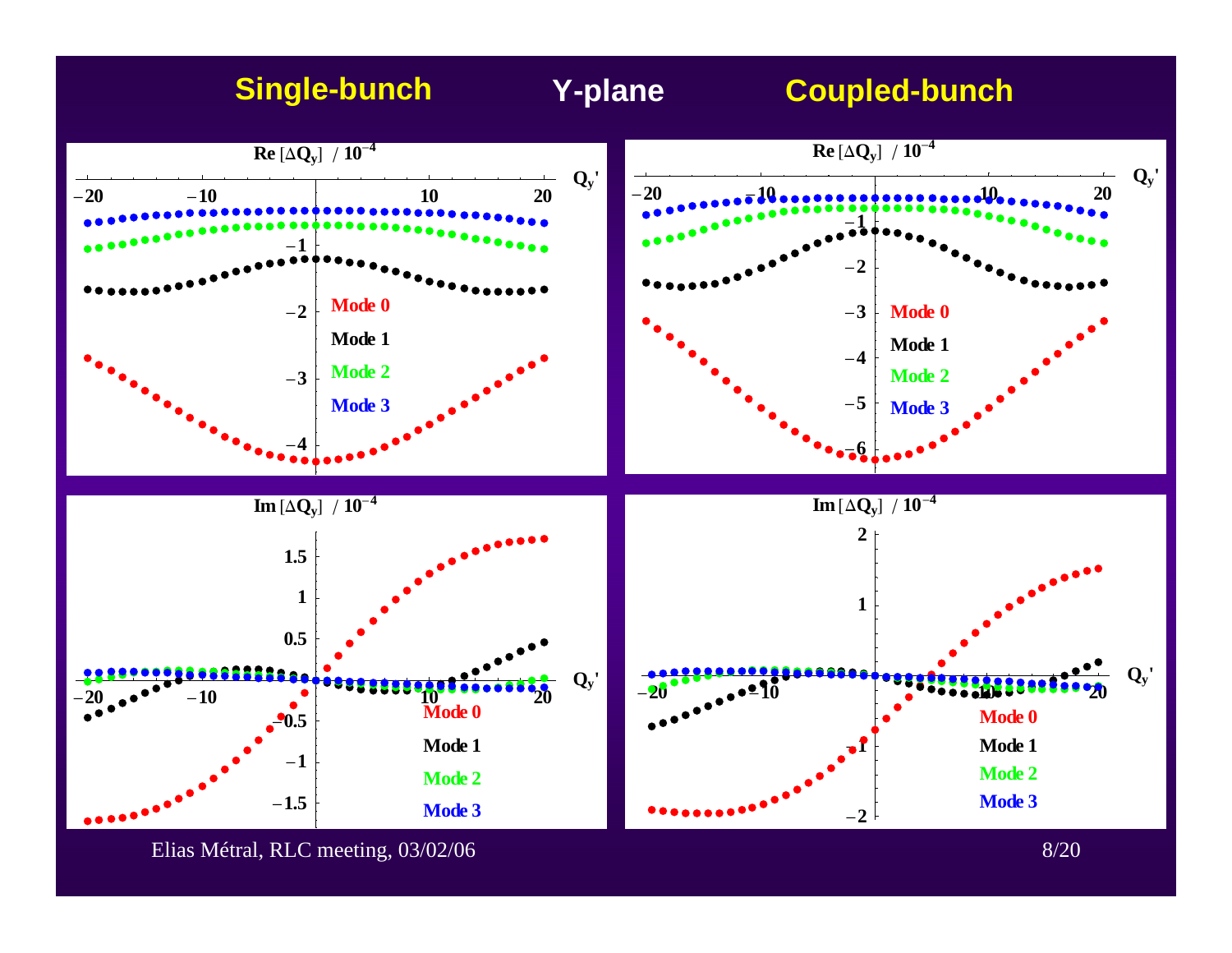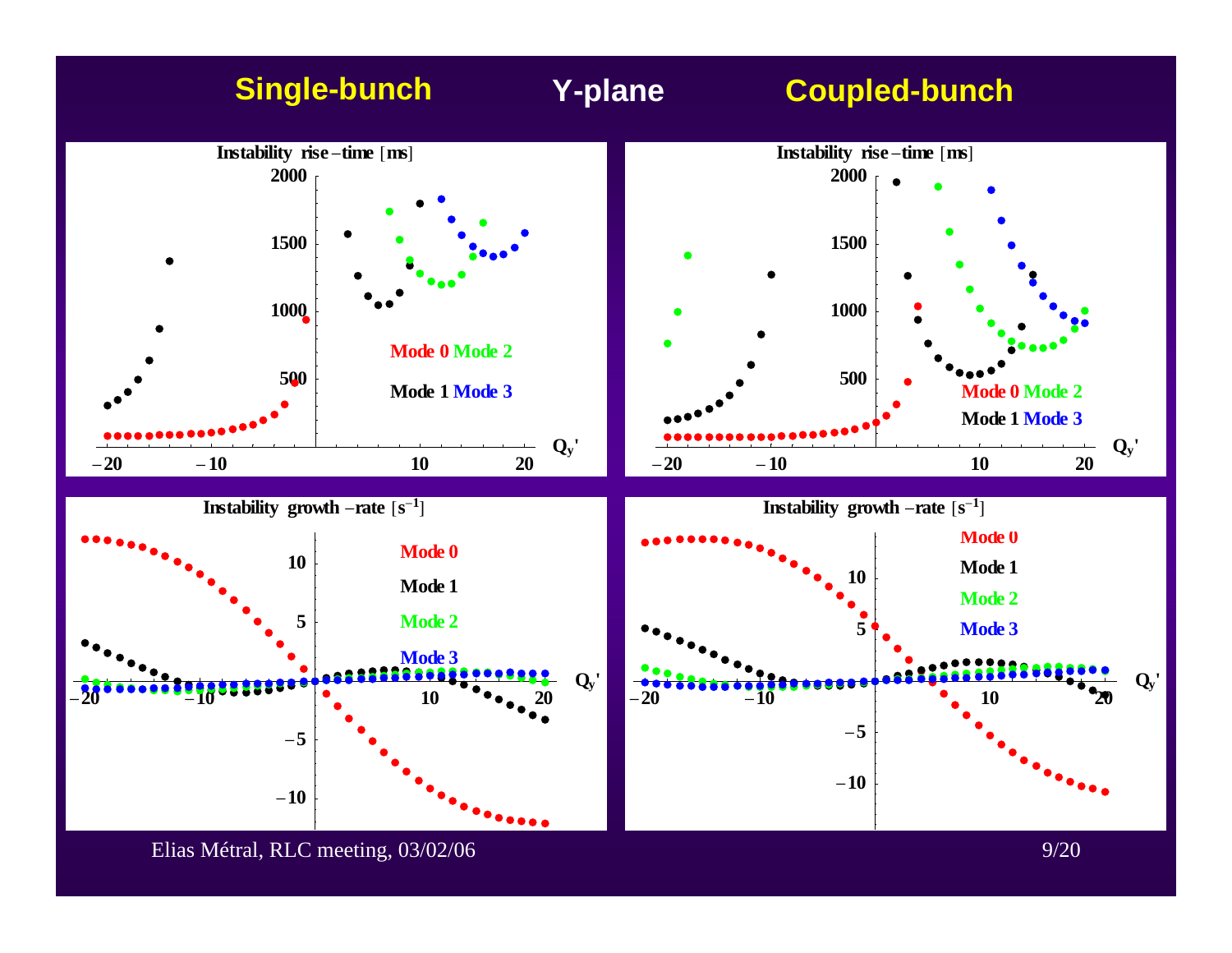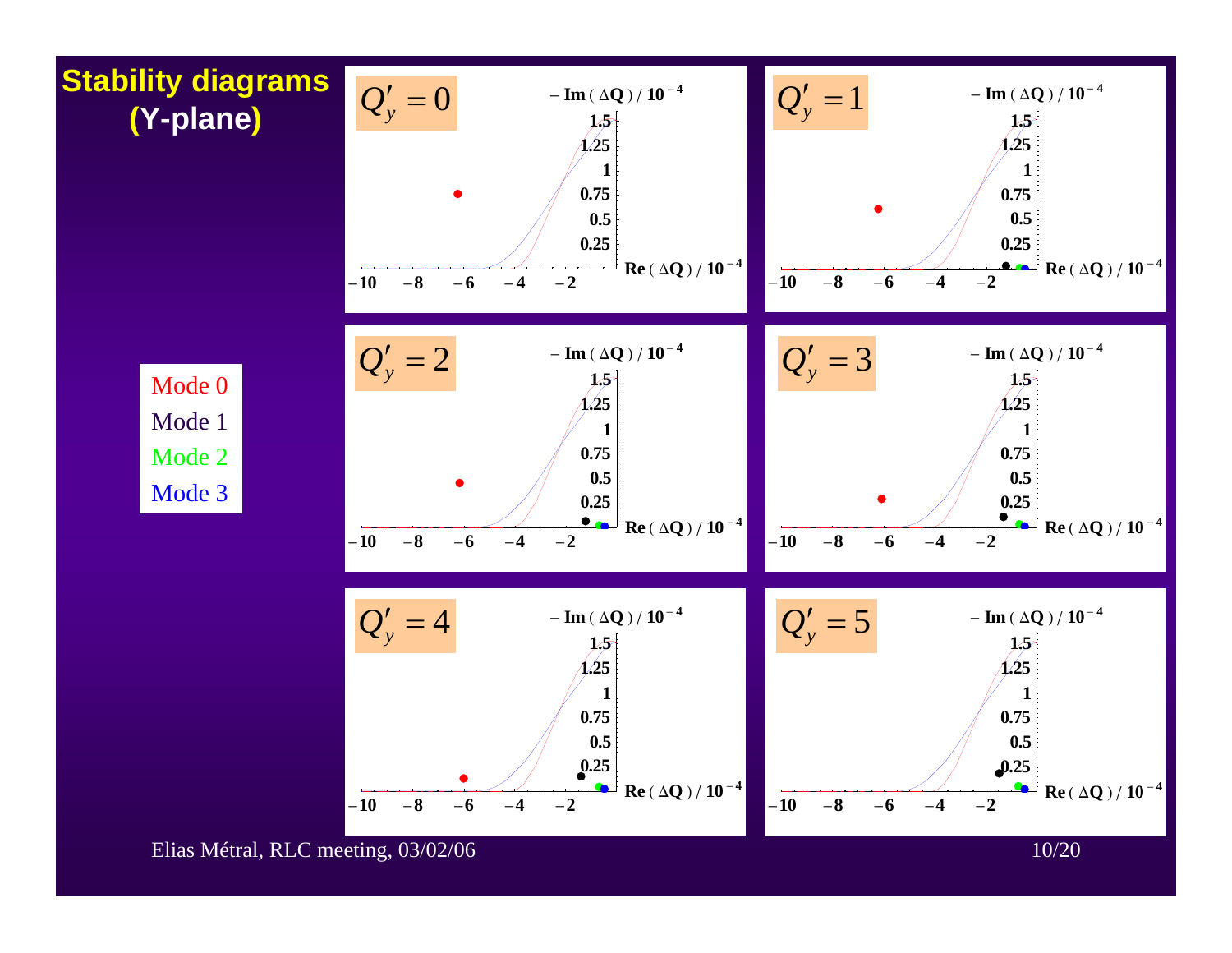## **Secondaries (TCSG) in copper instead of graphite**

| #name              |                     |  | angle[rad]     | betax[m]   | betay[m]   | halfgap[m]  | <b>Resistivity [Ohm m]</b> | Length[m]      |
|--------------------|---------------------|--|----------------|------------|------------|-------------|----------------------------|----------------|
| <b>TCL.5R1.B1</b>  |                     |  | 0              | 131.930046 | 925.939244 | 0.002575162 | 0.000000017                | 1              |
|                    | TCTH.L2.B1          |  | $\overline{0}$ | 50.8905324 | 49.7634705 | 0.001327484 | 0.00000005                 | 1              |
|                    | TCTV.4L2.B1         |  | 1.571          | 132.878596 | 57.7485257 | 0.001414104 | 0.00000005                 | 1              |
|                    | TCLIA.4R2.B1        |  | 1.571          | 54.9399025 | 126.695909 | 0.227120612 | 0.00001                    | $\mathbf{1}$   |
| TCLIB.6R2          |                     |  | 1.571          | 271.5918   | 30.8891662 | 0.112144615 | 0.00001                    | $\mathbf{1}$   |
| <b>TCP.6L3.B1</b>  |                     |  | 0              | 133.173819 | 142.421503 | 0.003880909 | 0.00001                    | 0.6            |
|                    | <b>TCSG.5L3.B1</b>  |  | 0              | 55.2316125 | 295.084643 | 0.002999156 | 0.000000017                | $\mathbf 1$    |
|                    | <b>TCSG.4R3.B1</b>  |  | $\overline{0}$ | 26.2566047 | 402.556797 | 0.002067876 | 0.000000017                | $\overline{1}$ |
|                    | TCSG.A5R3.B1        |  | 2.981          | 36.2555658 | 350.426671 | 0.002685595 | 0.000000017                | $\overline{1}$ |
|                    | TCSG.B5R3.B1        |  | 0.1885         | 46.1122737 | 318.428996 | 0.003011138 | 0.000000017                | $\mathbf{1}$   |
|                    | TCLA.A5R3.B1        |  | 1.571          | 144.265025 | 179.180893 | 0.006002174 | 0.00000005                 | 1              |
| TCLA.B5R3.B1       |                     |  | 0              | 153.437469 | 171.707025 | 0.005554289 | 0.00000005                 | $\mathbf{1}$   |
| TCLA.6R3.B1        |                     |  | $\overline{0}$ | 130.137774 | 167.358555 | 0.005115221 | 0.00000005                 | $\mathbf{1}$   |
| <b>TCLA.7R3.B1</b> |                     |  | $\overline{0}$ | 66.0337326 | 93.1616861 | 0.003643726 | 0.00000005                 | 1              |
|                    | TCTH.L5.B1          |  | 0              | 1646.47497 | 623.773574 | 0.007550721 | 0.00000005                 | 1              |
|                    | TCTV.L5.B1          |  | 1.571          | 1651.5656  | 657.575043 | 0.004771814 | 0.00000005                 | 1              |
|                    | <b>TCL.5R5.B1</b>   |  | 0              | 128.604788 | 907.761503 | 0.002542502 | 0.000000017                | $\mathbf{1}$   |
|                    | TCS.TCDQ.B1         |  | $\overline{0}$ | 501.167596 | 165.505192 | 0.003764311 | 0.00001                    | $\mathbf{1}$   |
| TCP.D6L7.B1        |                     |  | 1.571          | 168.879644 | 73.4174845 | 0.001152614 | 0.00001                    | 0.6            |
| TCP.C6L7.B1        |                     |  | $\overline{0}$ | 160.233365 | 77.6735947 | 0.001702788 | 0.00001                    | 0.6            |
| TCP RAL 7 R1       |                     |  | 2.215          | 151.86291  | 82.1555769 | 0.001393408 | 0.00001                    | 0.6            |
|                    | TCSG.A6L7.B1        |  | 2.463          | 43.0720503 | 216.932384 | 0.001657723 | 0.000000017                | $\mathbf{1}$   |
|                    | <b>TCSG.B5L7.B1</b> |  | 2.504          | 147.345413 | 163.177444 | 0.001940944 | 0.000000017                | $\mathbf{1}$   |
|                    | TCSG.A5L7.B1        |  | 0.71           | 171.206577 | 143.46244  | 0.001981527 | 0.000000017                | 1              |
|                    | <b>TCSG.D4L7.B1</b> |  | 1.571          | 306.612559 | 69.6322005 | 0.001309592 | 0.000000017                | 1              |
|                    | TCSG.B4L7.B1        |  | $\mathbf 0$    | 131.22721  | 138.531839 | 0.001797806 | 0.000000017                | $\mathbf{1}$   |
|                    | TCSG.A4L7.B1        |  | 2.349          | 121.231917 | 149.143312 | 0.001826087 | 0.000000017                | $\mathbf{1}$   |
|                    | TCSG.A4R7.B1        |  | 0.808          | 111.88628  | 160.369012 | 0.001838418 | 0.000000017                | 1              |
|                    | TCSG.B5R7.B1        |  | 2.47           | 131.104839 | 272.505246 | 0.002139507 | 0.000000017                | 1              |
|                    | TCSG.D5R7.B1        |  | 0.897          | 228.139661 | 159.916518 | 0.002143107 | 0.000000017                | $\mathbf{1}$   |
|                    | TCSG.E5R7.B1        |  | 2.277          | 257.03478  | 136.813892 | 0.00214865  | 0.000000017                | $\mathbf{1}$   |
|                    | TCSG 6R7.B1         |  | 0.009          | 353.17157  | 44.9237507 | 0.002949228 | 0.000000017                | 1              |
|                    | TCLA.A6R7.B1        |  | 1.571          | 311.567299 | 45.2928573 | 0.001508856 | 0.00000005                 | 1              |
| TCLA.C6R7.B1       |                     |  | 0              | 163.888957 | 73.0525544 | 0.00287017  | 0.00000005                 | $\mathbf 1$    |
| TCLA.E6R7.B1       |                     |  | 1.571          | 66.3427234 | 151.468451 | 0.002759268 | 0.00000005                 | $\mathbf{1}$   |
| TCLA.F6R7.B1       |                     |  | 0              | 62.6000088 | 157.726835 | 0.001773862 | 0.00000005                 | 1              |
| TCLA.A7R7.B1       |                     |  | $\pmb{0}$      | 59.8259125 | 148.758902 | 0.001734113 | 0.00000005                 | $\mathbf{1}$   |
| TCTH.L8.B1         |                     |  | $\overline{0}$ | 47.1043837 | 47.8950155 | 0.001277149 | 0.00000005                 | $\mathbf{1}$   |
| <b>TCTV.4L8.B1</b> |                     |  | 1.571          | 128.802029 | 52.8559028 | 0.001352875 | 0.00000005                 | $\overline{1}$ |
| TCTH.L1.B1         |                     |  | $\mathbf 0$    | 1648.69683 | 624.83177  | 0.007555814 | 0.00000005                 | $\mathbf{1}$   |
| TCTV.L1.B1         |                     |  | 1.571          | 1653.81877 | 658.708163 | 0.004775924 | 0.00000005                 | $\mathbf{1}$   |

Elias Métral, RLC meeting, 03/02/06 11/20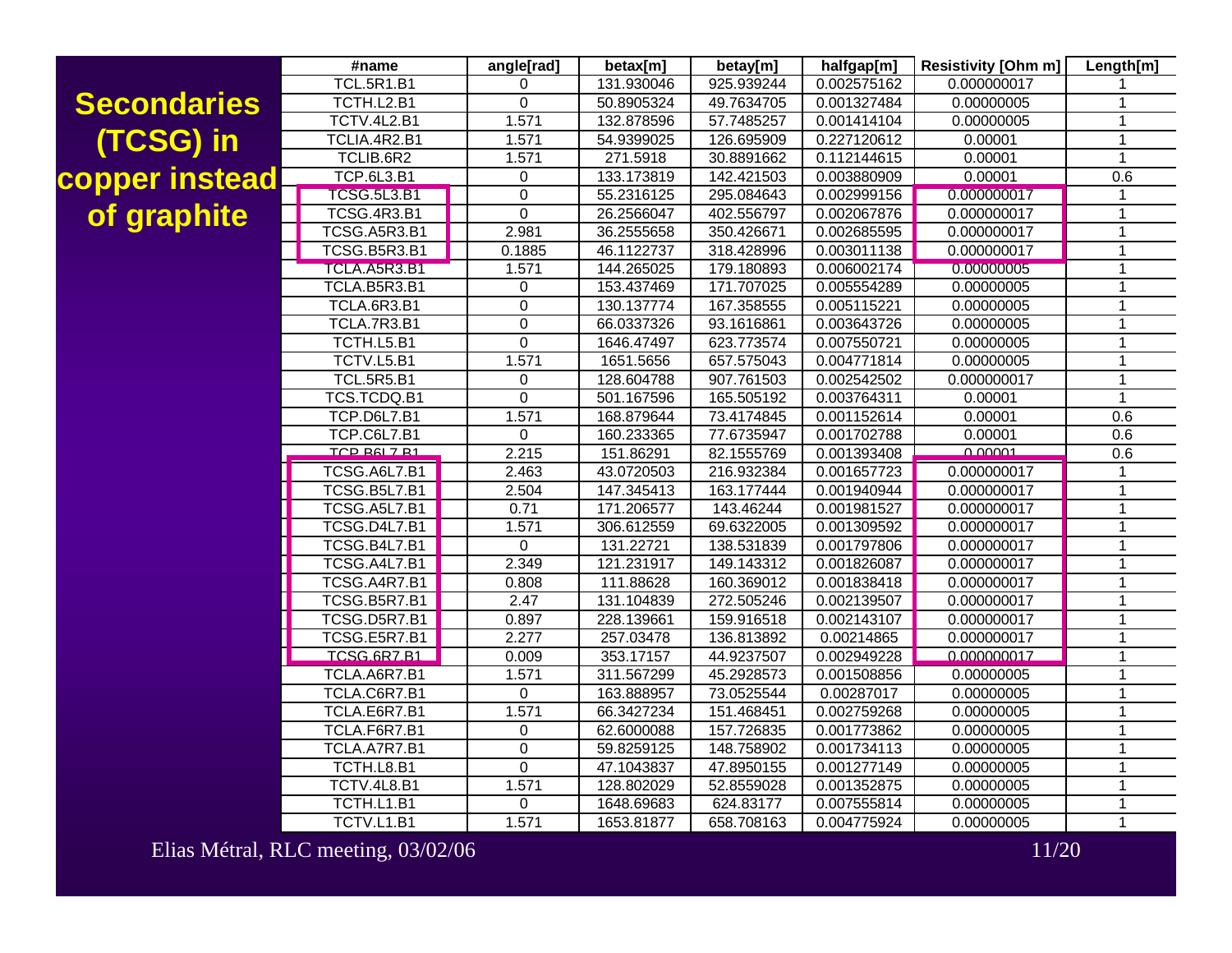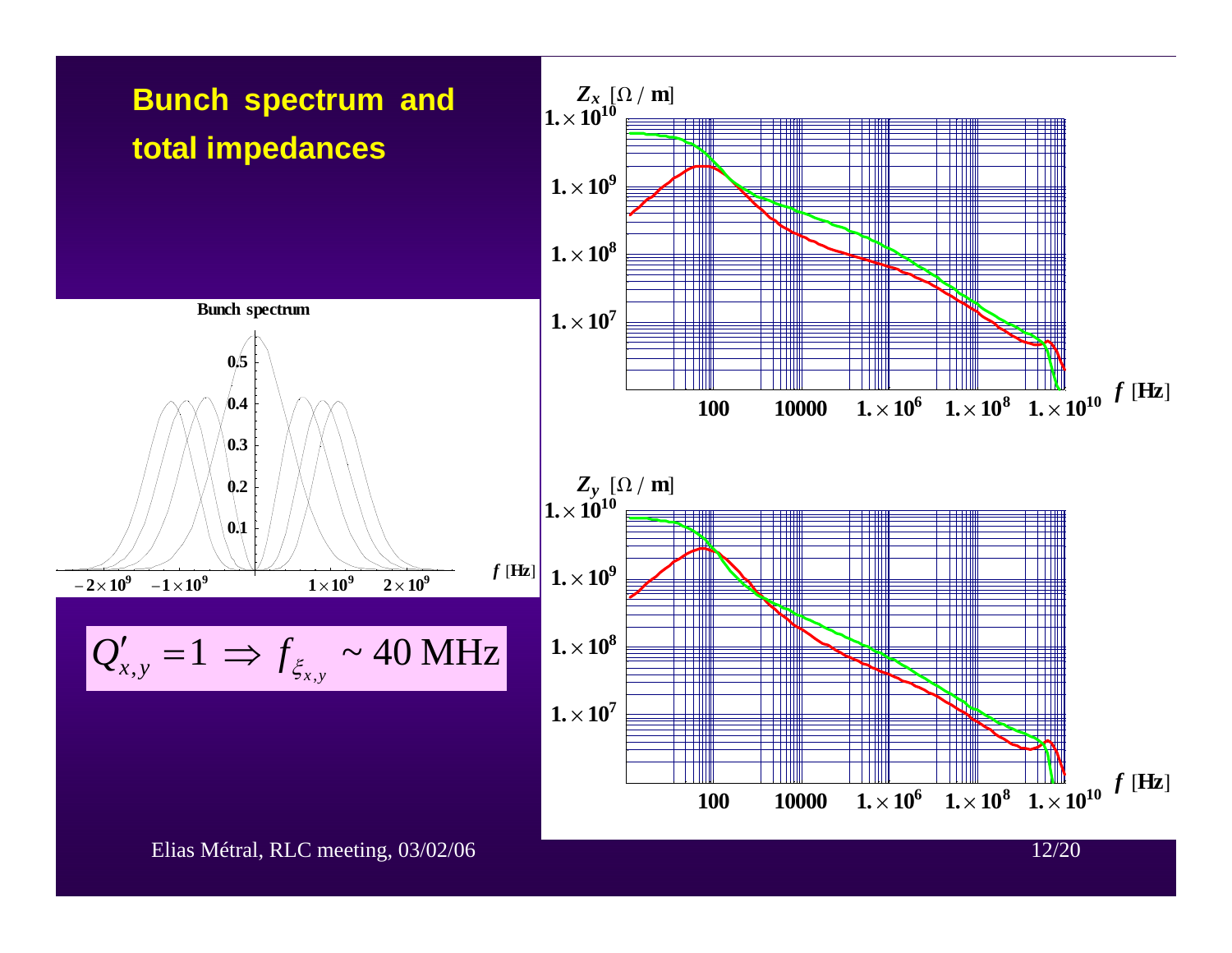### **Comparison between the two transverse impedances**

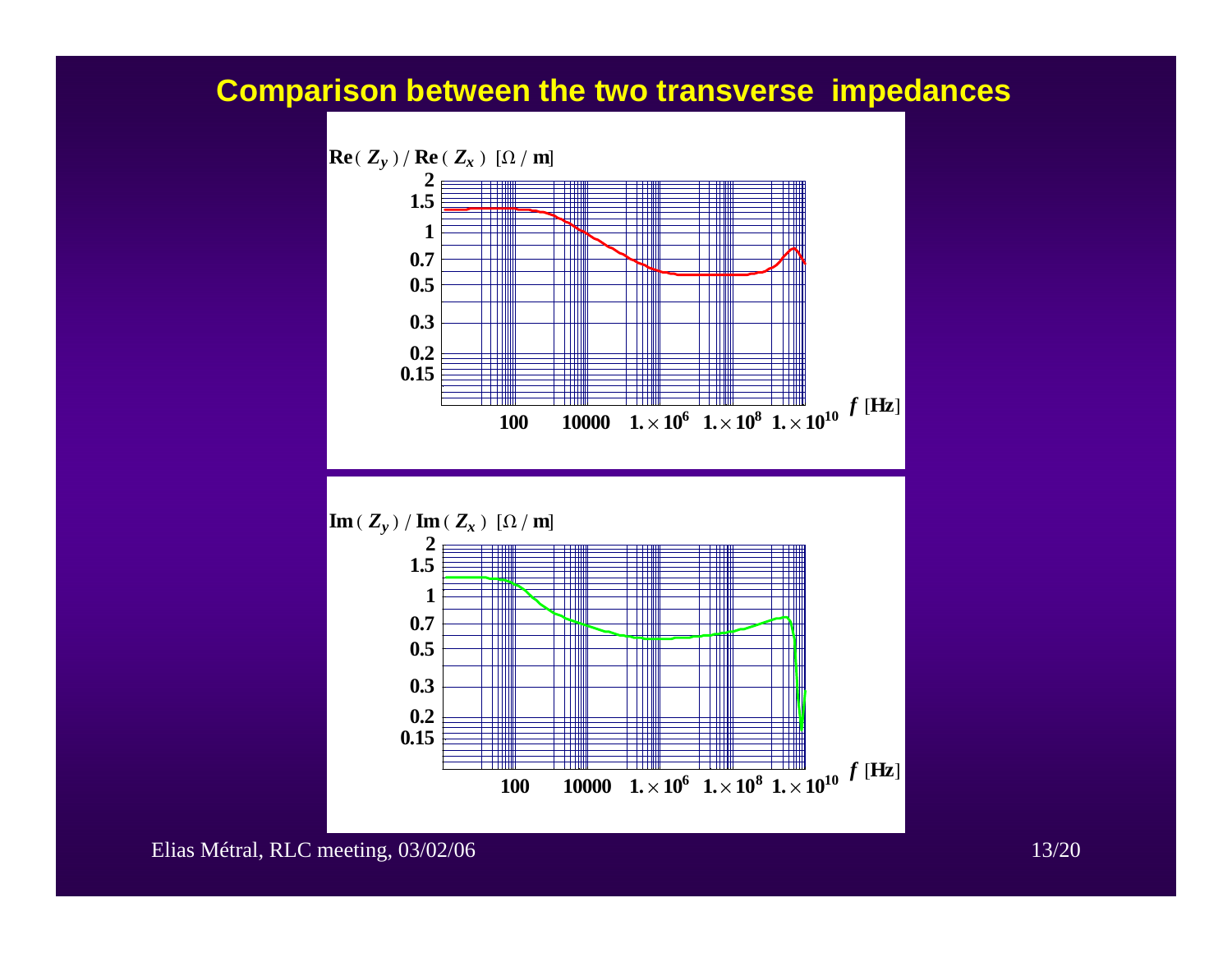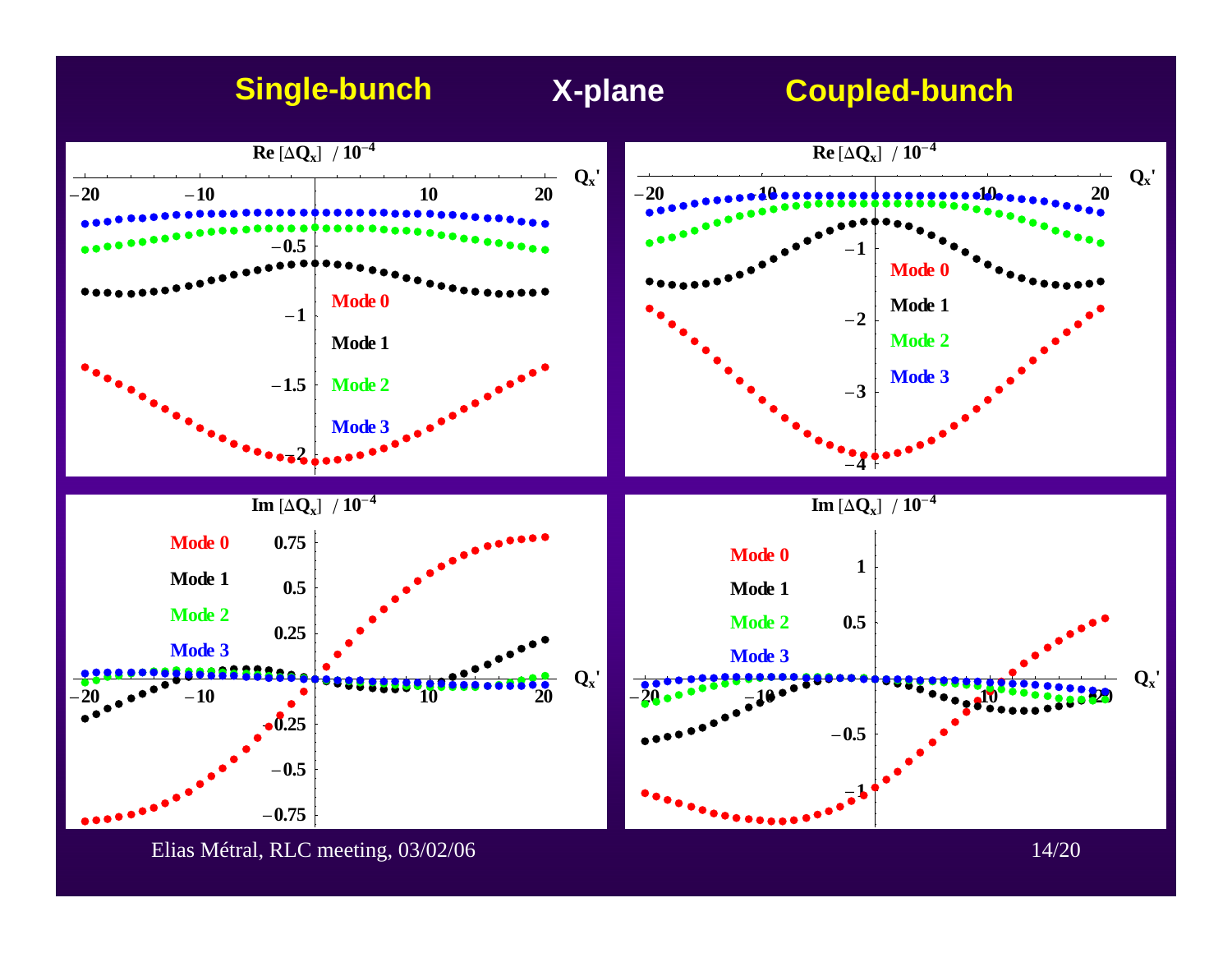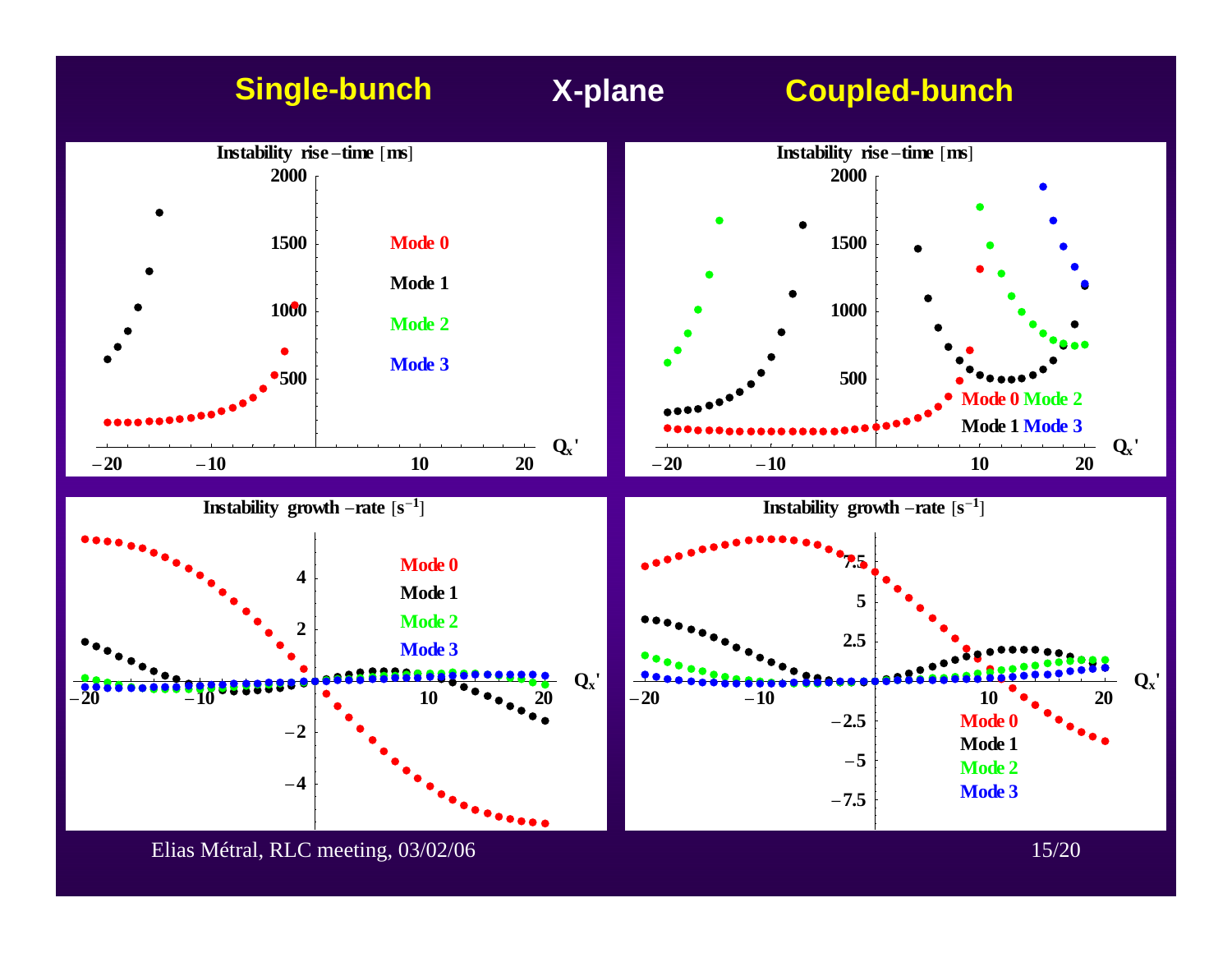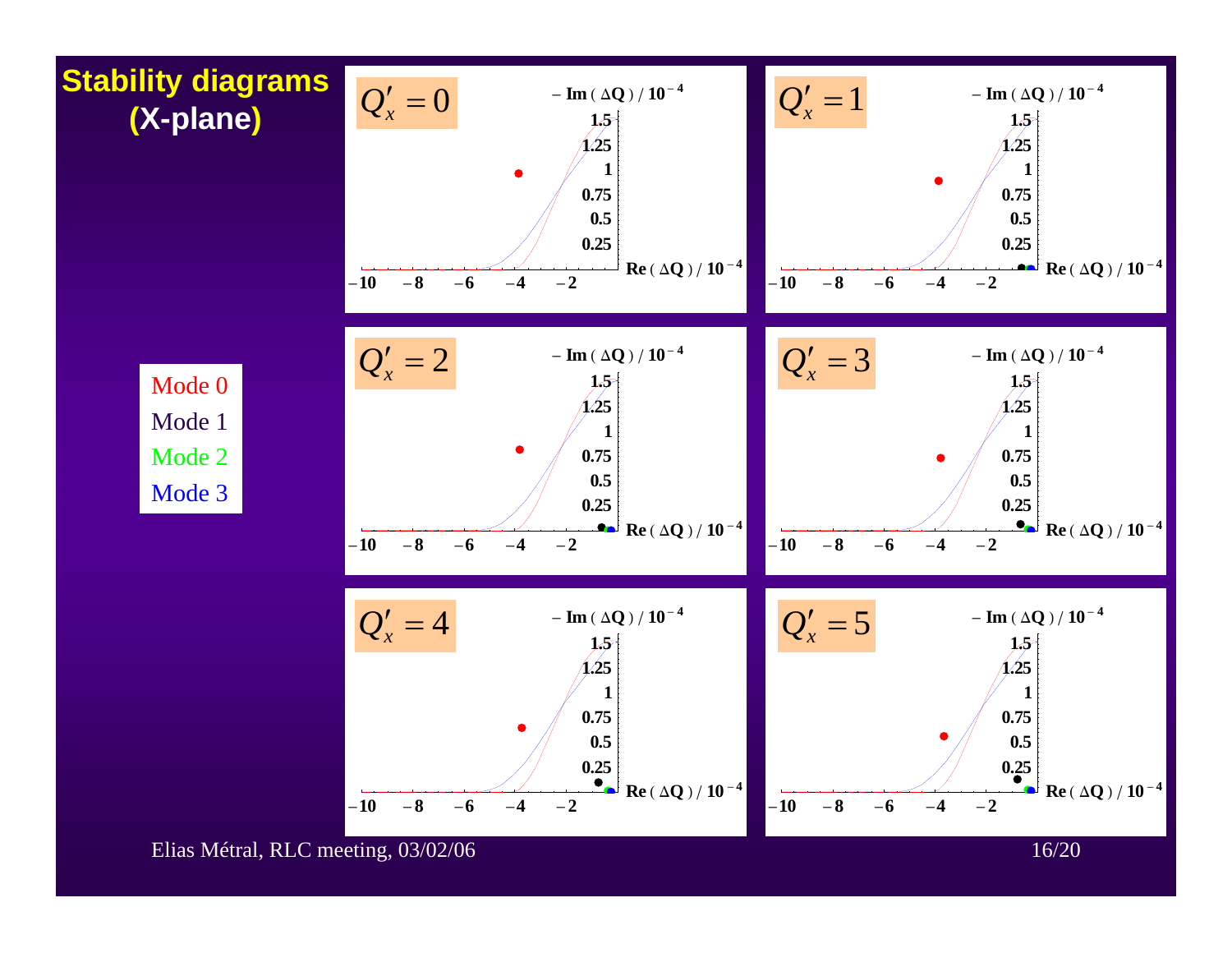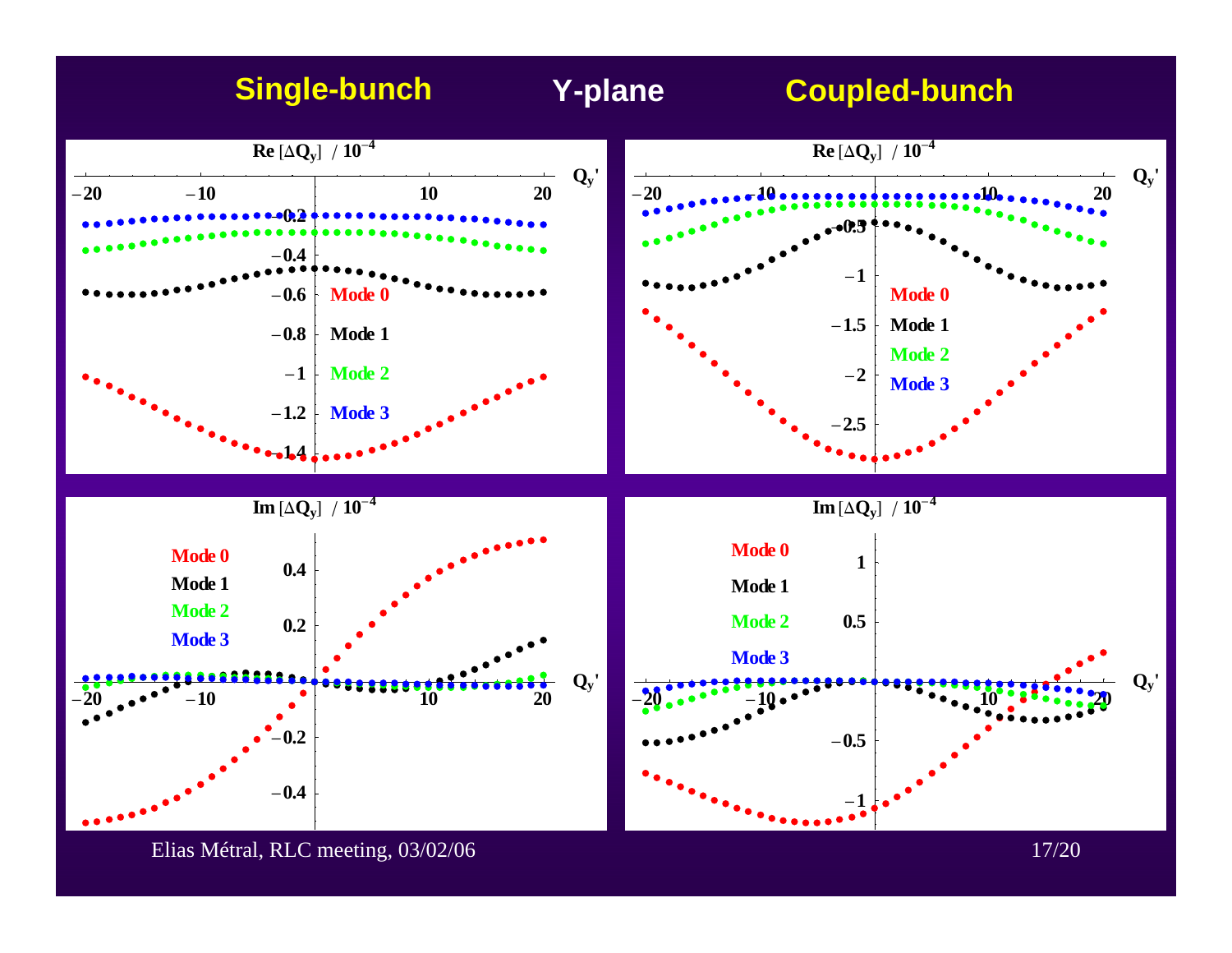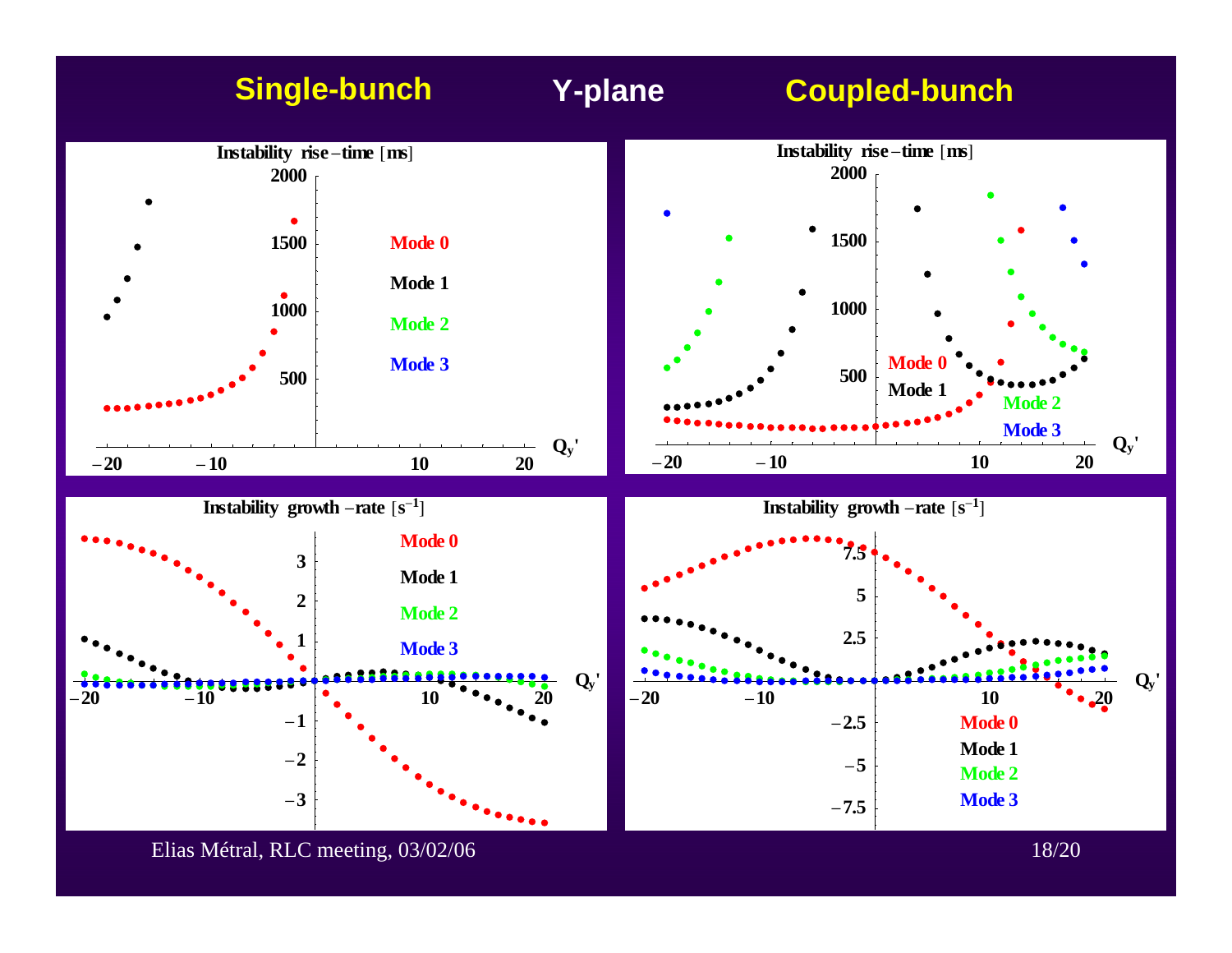